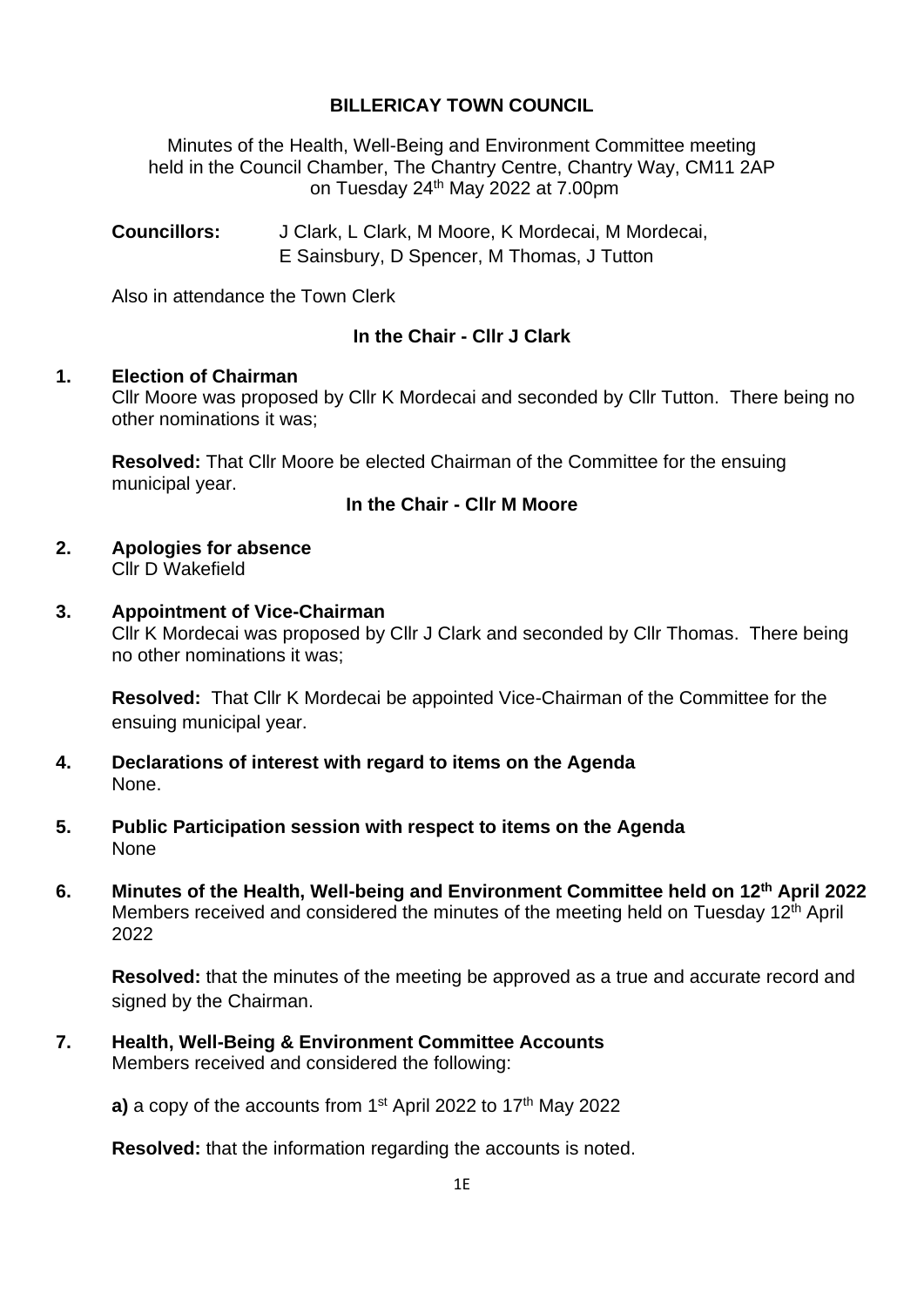# **8. Skatepark**

Members received the following:

**(a)** notes from a meeting held with BBC officers on 21<sup>st</sup> April re inspection of play equipment owned by the Town Council.

**Resolved:** information noted.

**(b)** quotes for removal of the old skatepark hardstanding. Cllr Moore informed members that the funds from the EMR Skatepark Fund which have been returned to general reserves would be used to pay for this work. After consideration of the three quotations received Cllr K Mordecai proposed that the Council accepts the cheapest quote. Seconded by Cllr Tutton. It was therefore:

**Recommendation:** that Peter Thomas is contracted to remove the skatepark hardstanding at a cost of £11,000.

## **9. Countryside Walks – Series 1 and 2**

Members were advised that the leaflet stocks have now run out and were asked to consider a reprint. Discussion took place about whether any updates or revisions were required and Cllr Thomas proposed that he walks all six routes to make sure there are no revisions needed before a reprint is authorised. Seconded by Cllr M Mordecai.

**Resolved:** that Cllr Thomas will undertake the walks and report back at the next Health, Well-Being and Environment Committee.

#### **10. Reinstating the Town Trail Walks**

Following Cllr Devlin's offer to lead two walks per year it was:

**Resolved:** that suitable dates would be agreed with Cllr Devlin for walks to take place in August and September which will be publicised when the dates are known.

## **11. Litter Bins**

Members were advised that Basildon Borough Council has offered to obtain and instal bins for free, but the purchase price of the bins would have to be met by the Town Council. Plastic bins are priced at £182 and metal ones would be approx. £579 – with an extra charge for badging with BTC name. Members were advised that there is £1,900 in the Billericay in Bloom budget which could be vired for this purpose. Cllr Thomas proposed that metal bins are purchased for the following locations; two at the station (outside ticket office and alongside bus stops), one on Stock Road just Lake Avenue, and one on the Queen's Park roundabout by the bus shelter.

**Resolved:** that four metal bins are purchased from and installed by Basildon Borough Council.

#### **12. Items for Information**

**(a) Pilgrim 400 Apple Trees –** these have now been planted in the Great Burstead churchyard and the plaque installed.